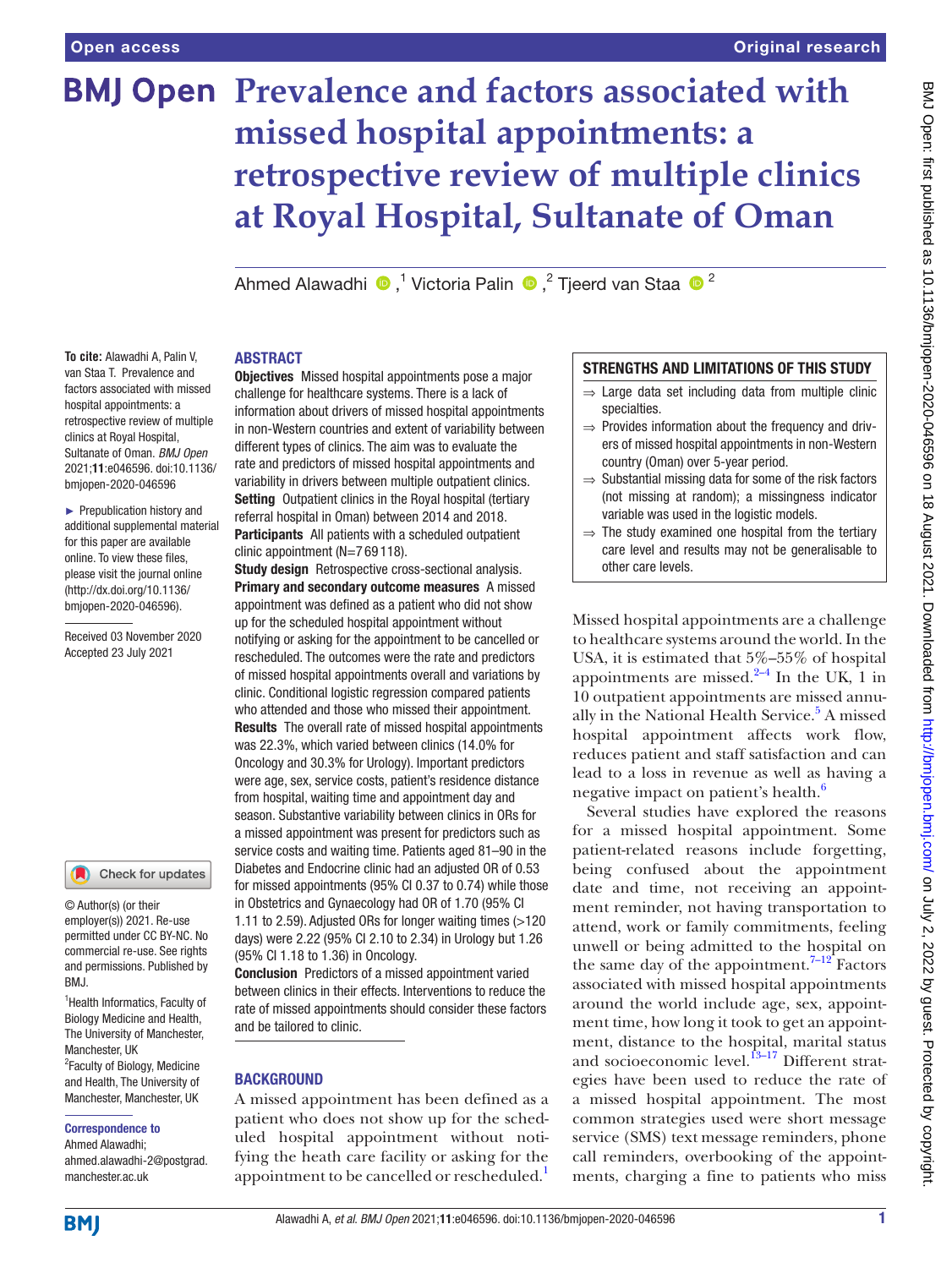their appointment and the use of an online scheduling system to ease the process of appointment cancellation and rebooking[.18–23](#page-8-1)

There is a lack of information about the frequency and drivers of missed hospital appointments in non-Western countries such as Oman. The limited knowledge available tends to focus on overall rates of missed hospital appointments within one specialty. The aim of this study was to evaluate the rate and predictors of missed hospital appointments in the main tertiary referral hospital in Oman (Royal Hospital). In particular, this study focused on the unique tertiary hospital located in the capital city, Muscat, because patients who require specialised consultation and treatment can only receive treatment by referral to this tertiary hospital. The specific objectives were to identify the rate of missed appointments over time and identify the variation between different specialty clinics in the rate and predictors of missed appointments.

#### **METHODS**

#### Study design

A retrospective cross-sectional analysis including patients with a scheduled appointment between 1 January 2014 and 31 December 2018 at the Royal Hospital in the capital city Muscat, Oman.

#### **Setting**

The sultanate of Oman is located in the southeast part of the Arabian Peninsula. The total population of 4618268 (2019) includes 2655453 Omani and 1962815 non-Omani habitants. The population is spread over 309500 km<sup>2</sup>. There are 61 Walayats (cities) making up 11 governorates (see [online supplemental figure 1](https://dx.doi.org/10.1136/bmjopen-2020-046596)) for a map of Oman depicting the governorates regions).

The government manages the healthcare system in Oman where there are three levels of healthcare facilities: primary, secondary and tertiary hospitals. Some additional hospitals are managed by other government sectors such as The Royal Police hospital, The Armed Force hospital and Sultan Qaboos University Hospital. In addition to hospitals, there are 207 local health centres throughout Oman. These centres provide primary health services, similar to general practice in the UK health system. Patients can seek basic health services at these centres before referral to specialist hospitals.

The Royal hospital located in the capital city of Muscat has 50 specialty and subspecialty clinics. It is considered a referral tertiary care hospital that receives patients from all regional primary and secondary hospitals in the Sultanate of Oman. The Royal hospital has 630 beds providing inpatient, outpatient and emergency medical service. The national cardiac centre, the national oncology centre and the national diabetic centre are all within the Royal Hospital. It is also the only government hospital that provides cancer care. Around 500 patients are referred to the outpatient's clinics daily. Omani citizens, citizens of other GCC countries (The Cooperation Council for



<span id="page-1-0"></span>**Figure 1** Inclusion and exclusion criteria for the study population.

the Arab States of the Gulf) and expatriates working in the government sector receive free medical service with the requirement to pay an annual fee equating to two Great British Pound sterling for the maintenance of their patient record, alongside a visit fee equating to 50 Pence for each hospital visit.

#### Study sample

The final study sample included 769118 scheduled appointments at the Royal Hospital. [Figure](#page-1-0) 1 shows the exclusion process and the final analysis-ready data sets generated. A total of 893 observations were excluded in the first step due to outlying age for the clinic or appointments recorded on a Saturday and for duplication. Then, 53710 appointments were excluded because of the missing data for age, medical specialties, service cost, governorates and appointment waiting days. The remaining 769118 observations were divided three data sets: one data set including appointments from Paediatric clinic only (N=168699), another data set including appointments from Obstetrics and Gynaecology clinic only (N=127537), and an overall data set including appointments from all remaining medical specialties, except for Paediatrics and Obstetrics and Gynaecology (N=472882). The reason for not including Paediatrics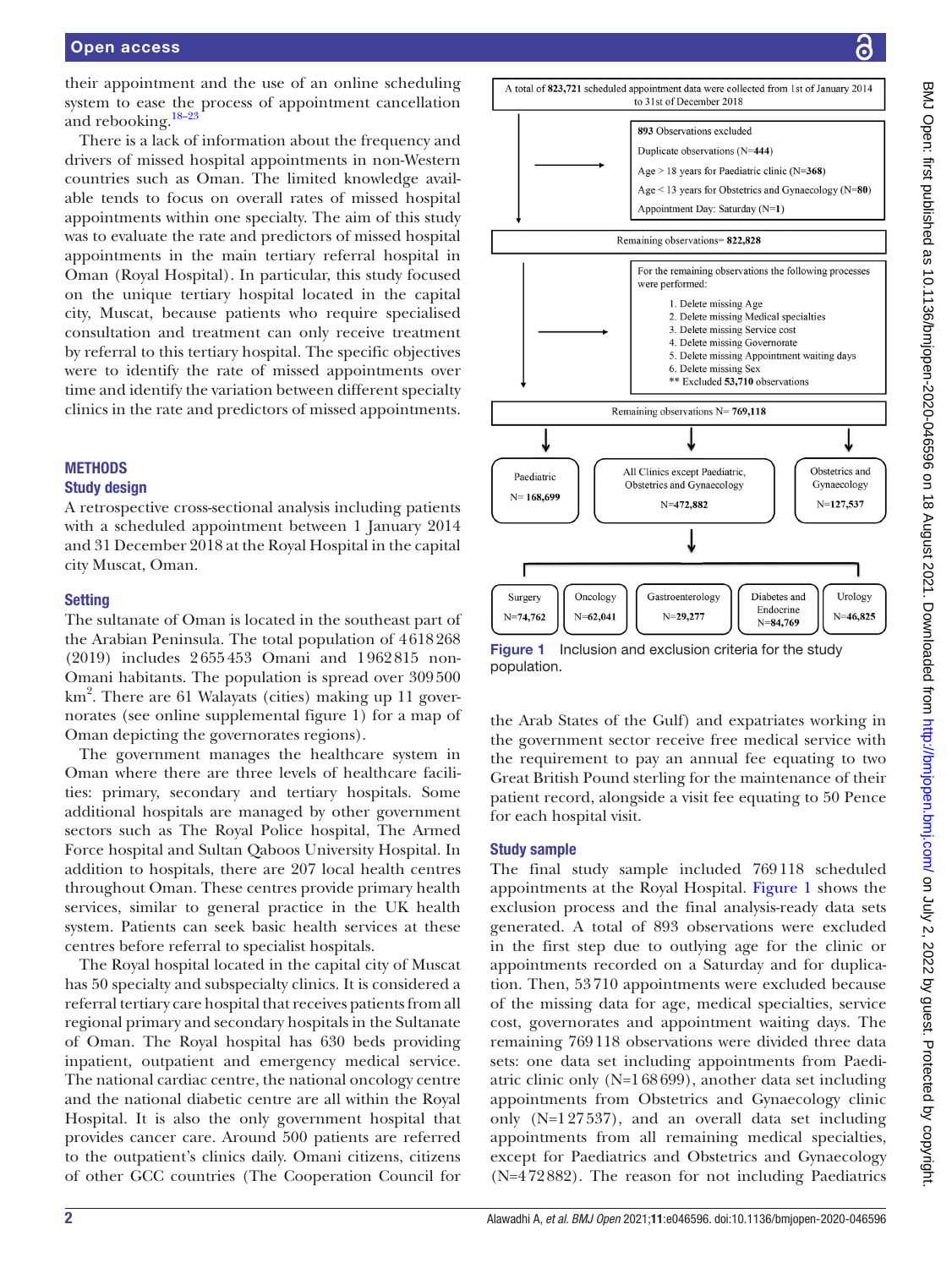or Obstetrics and Gynaecology appointments into the overall data set was because the age and sex structure was different from other clinics and this would cause analytical problems in the regression model as some of the age and sex categories would be empty. The Paediatric clinic only included children who were 18 years or less, and the Obstetrics and Gynaecology clinic appointment included female patients only.

Regression models were performed separately for the overall data set (N=472882) adjusting for medical specialty; the Paediatric data set (N=168699) and the Obstetrics and Gynaecology data set (N=127537). Then, from the overall data set, five subsets of data were created, one for each of the top five clinics with (a) a large sample size (and, therefore, reasonable numbers of cases and controls) and (b) a higher rate of missed appointment. Separate model was then performed for these top five clinics including Diabetes and Endocrine clinic (N=84769), Surgery clinic (N=74762), Oncology clinic (N= $62041$ ), Urology clinic (N= $46825$ ) and Gastroenterology clinic (N=29277).

#### Measures

The outcome of interest was a missed outpatient hospital appointment. This was defined, in line with previous research,<sup>24</sup> as a patient who had a scheduled appointment but did not attend the appointment without contacting the hospital to cancel or rebook his/her appointment and is recorded in the system as failed to attend. The following predictors were evaluated: age, sex, the day, month and year of the appointment, marital status, region of patients' residence (defined by the governorate), service cost, appointment waiting time, education level, patients' nationality and specialty clinic. The appointment date was subtracted from the appointment schedule date to calculate the number of days that patients waited for their appointment. The Walayat parameter was used to group patients according to the 11 governorates in the Sultanate of Oman [\(online supplemental figure 1\)](https://dx.doi.org/10.1136/bmjopen-2020-046596). Clinics within the same specialty were grouped together under one department making up 23 medical specialties. Education, nationality and financial level parameters were categorised into larger groups due to small numbers.

#### Data collection

The Royal Hospital uses electronic health records (EHRs) to record and store all clinical and non-clinical patient information. The EHRs (recorded to the ALSHIFA system; V.3+) were used to extract data for all patients who had a scheduled outpatient clinic appointment.

#### Statistical analysis

Descriptive statistics were used to describe the rate of missed hospital appointments. Conditional logistic regression was performed to determine the relationship between each factor and the likelihood of missing a hospital appointment with statistical adjustment for each variables (estimating the adjusted OR and 95% CIs). Independent

predictors included age category, sex, appointment status (missed or attended), appointment day, appointment month, appointment year, marital status, governorate and the financial contribution service cost, appointment waiting days, education level and nationality. The R statistical programme (V.3.6.2) was used for the statistical anal-yses.<sup>[25 26](#page-8-3)</sup> An overall model was performed for all clinics (excluding Obstetrics and Gynaecology and Paediatric clinic) adjusting for clinic, and individual models were also performed for each of the clinics with the highest rate of missed hospital appointments. The logistic models stratified the analyses by the number of previous appointments (deciles). For example, scheduled appointments in stratum 1 included patients with no prior appointment, where those in stratum 9 had 9–15 prior appointments. For more details, see [online supplemental table 1](https://dx.doi.org/10.1136/bmjopen-2020-046596).

#### Patient and public involvement statement

The study did not require the involvement of patients and the public, but our future research will survey patients for the reasons of missed hospital appointments.

#### **RESULTS**

There were 769118 scheduled outpatient appointments between 2014 and 2018 included in the analysis. As shown in [table](#page-3-0) 1, 464081 (60.3%) of the appointments were for female patients and 166942 (21.7%) were for patients aged between 30 and 40. A total of 171951 appointments was missed (rate of 22.3%). The overall rate of missed hospital appointments was 22.4% in 2014 and 21.5% in 2018. When looking at monthly trends, the highest rate of missed appointments occurred in June (25.2%) and the lowest rate of missed appointments in March (20.3%). Additional baseline characteristics of the study population are found in [online supplemental tables 2 and 3](https://dx.doi.org/10.1136/bmjopen-2020-046596). [Figure](#page-4-0) 2 shows the rate of missed appointments across the top seven clinics. Most appointments were missed for Urology (30.3%) followed by Gastroenterology (27.4%), then Diabetes and Endocrine (26.4%).

The adjusted OR of missed hospital appointment for patients with social affair coverage (exempted from all medical fees) was 0.64 (95% CI 0.60 to 0.68), indicating they were 36% less likely to miss their appointment compared with patients who had to pay the registration and visit fees [\(table](#page-5-0) 2). Patients living in a governorate that was further away from the hospital were more likely to attend their appointments [\(table](#page-5-1) 3). As example, patients living in the governorate of Musandam (540– 620km from Muscat) were 21% more likely to attend their appointment compared with patients who live in the capital city of South Batina (adjusted OR 0.79 (95% CI 0.76 to 0.82)).

Evaluating the predictors by individual clinic, a substantial heterogeneity in effects of predictors of missed hospital appointments was observed. [Figure](#page-6-0) 3 shows the effects of age on missed appointments stratified by clinic. For example, a patient aged 71–80 years was a strong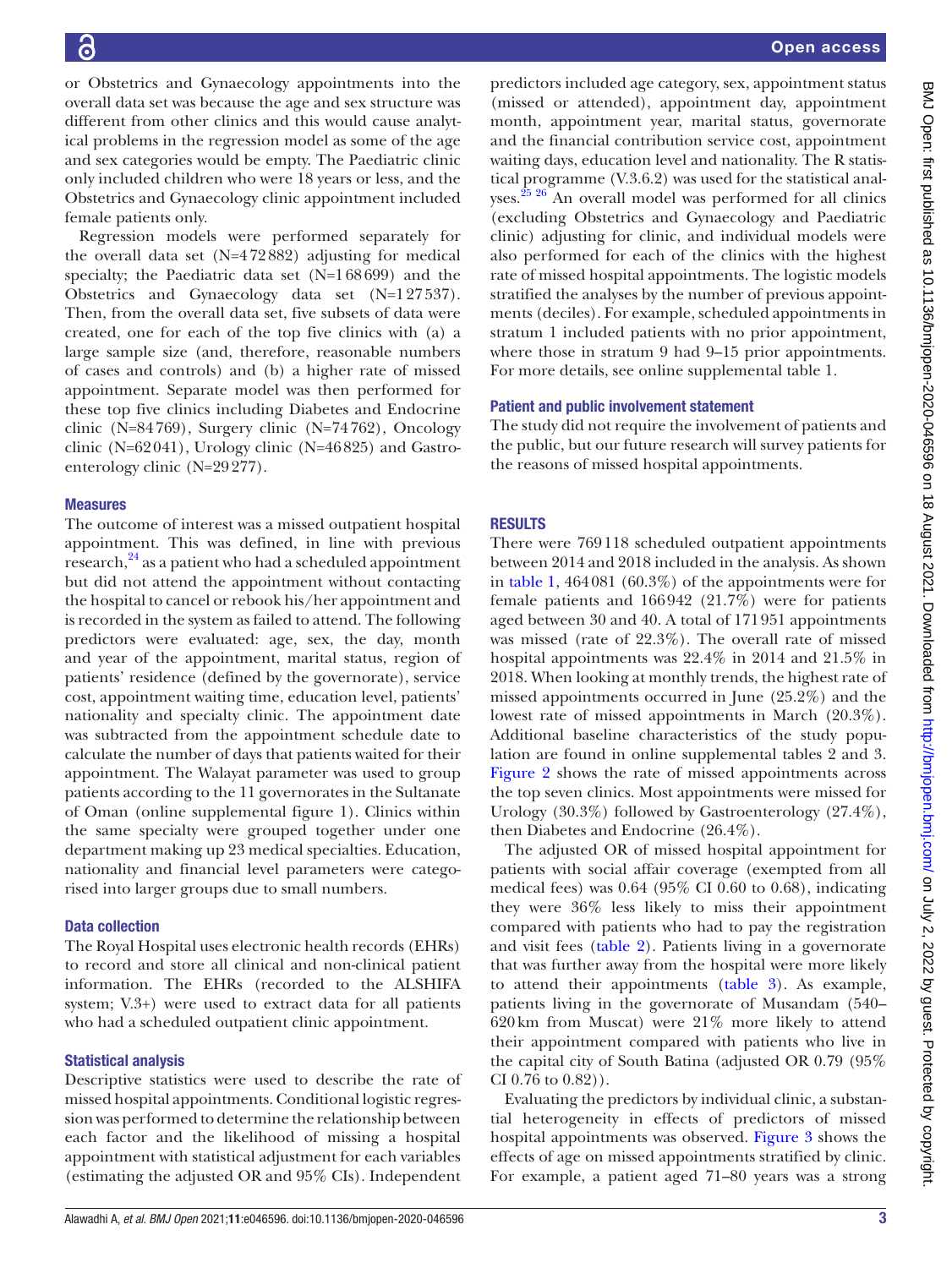<span id="page-3-0"></span>Table 1 Characteristics of the final study population overall and stratified by attended and missed appointments (online [supplemental table 2](https://dx.doi.org/10.1136/bmjopen-2020-046596) provides additional details)

| <b>1.1.</b>                        | Patients*      | Scheduled appointments† | Attended N (%)  | Missed N $(%)$ |
|------------------------------------|----------------|-------------------------|-----------------|----------------|
| <b>Variable</b>                    | N=174677       | $N = 769118$            | 597 229 (77.7%) | 171889 (22.3%) |
| Sex                                |                |                         |                 | p value<0.001  |
| Female                             | 97513 (55.8)   | 464081 (60.3)           | 364 842 (78.6)  | 99239 (21.4)   |
| Male                               | 77 164 (44.2)  | 305037 (39.7)           | 232387 (76.2)   | 72650 (23.8)   |
| Age category                       |                |                         |                 | p value<0.001  |
| ≤5 years old                       | 29054 (16.6)   | 91 155 (11.9)           | 72149 (79.1)    | 19006 (20.9)   |
| 6-10 years old                     | 7483 (4.3)     | 36087 (4.7)             | 29660 (82.2)    | 6427 (17.8)    |
| 11-13 years old                    | 3491 (2.0)     | 18716 (2.4)             | 15038 (80.3)    | 3678 (19.7)    |
| 14-18 years old                    | 5230 (3.0)     | 23645 (3.1)             | 18144 (76.7)    | 5501 (23.3)    |
| 19-30 years old                    | 33419 (19.1)   | 132519 (17.2)           | 101330 (76.5)   | 31 189 (23.5)  |
| 31-40 years old                    | 34926 (20.0)   | 166942 (21.7)           | 130934 (78.4)   | 36008 (21.6)   |
| 41-50 years old                    | 20426 (11.7)   | 101555 (13.2)           | 79016 (77.8)    | 22 539 (22.2)  |
| 51-60 years old                    | 17117 (9.8)    | 86887 (11.3)            | 67657 (77.9)    | 19230 (22.1)   |
| 61-70 years old                    | 13298 (7.6)    | 66874 (8.7)             | 50982 (76.2)    | 15892 (23.8)   |
| 71-80 years old                    | 7929 (4.5)     | 35770 (4.7)             | 26081 (72.9)    | 9689 (27.1)    |
| 81-90 years old                    | 2054(1.2)      | 8140 (1.1)              | 5691 (69.9)     | 2449 (30.1)    |
| >90 years old                      | 250(0.1)       | 828(0.1)                | 547 (66.1)      | 281 (33.9)     |
| Appointment day by of working week |                |                         |                 | p value<0.001  |
| Sunday                             | 36278 (20.8)   | 160770 (20.9)           | 122683 (76.3)   | 38087 (23.7)   |
| Monday                             | 36572 (20.9)   | 158890 (20.7)           | 123783 (77.9)   | 35107 (22.1)   |
| Tuesday                            | 34 127 (19.5)  | 156786 (20.4)           | 123033 (78.5)   | 33753 (21.5)   |
| Wednesday                          | 36957 (21.2)   | 160577 (20.9)           | 123681 (77.0)   | 36896 (23.0)   |
| Thursday                           | 30743 (17.6)   | 132095 (17.2)           | 104049 (78.8)   | 28046 (21.2)   |
| Governorate                        |                |                         |                 | p value<0.001  |
| Muscat                             | 941 440 (53.9) | 422 664 (55.0)          | 323259 (76.5)   | 99405 (23.5)   |
| South Batina                       | 2918 (1.7)     | 11210 (1.5)             | 8332 (74.3)     | 2878 (25.7)    |
| AL Dhakiliya                       | 1020(0.6)      | 3905 (0.5)              | 2895 (74.1)     | 1010 (25.9)    |
| North Batina                       | 2112(1.2)      | 8570 (1.1)              | 6336 (73.9)     | 2234 (26.1)    |
| North Sharqiya                     | 14454 (8.3)    | 67629 (8.8)             | 55363 (81.9)    | 12266 (18.1)   |
| South Sharqiya                     | 14979 (8.6)    | 67958 (8.8)             | 53852 (79.2)    | 14106 (20.8)   |
| AL Dhahira                         | 17221 (9.9)    | 73186 (9.5)             | 58071 (79.3)    | 15115 (20.7)   |
| AL Buriami                         | 10626 (6.1)    | 40237 (5.2)             | 30668 (76.2)    | 9569 (23.8)    |
| AL Wusta                           | 9152(5.2)      | 38 135 (5.0)            | 29941 (78.5)    | 8194 (21.5)    |
| Musandam                           | 7059 (4.0)     | 31826 (4.1)             | 25691 (80.7)    | 6135 (19.3)    |
| Dhofar                             | 969(0.6)       | 3711 (0.5)              | 2748 (74.1)     | 963 (25.9)     |
| <b>GCC</b> countries               | 27(0.0)        | 87 (0.0)                | 73 (83.9)       | 14(16.1)       |
| Service cost                       |                |                         |                 | p value<0.001  |
| Pay visit and registration fees    | 145542 (83.3)  | 673088 (87.5)           | 522932 (77.7)   | 150 156 (22.3) |
| ‡≤2 years old                      | 20641 (11.8)   | 56469 (7.3)             | 43883 (77.7)    | 12586 (22.3)   |
| Pay all medical service fees       | 6892 (3.9)     | 24739 (3.2)             | 17796 (71.9)    | 6943 (28.1)    |
| §Under social affair coverage      | 1602 (0.9)     | 14822 (1.9)             | 12618 (85.1)    | 2204 (14.9)    |
| Appointment waiting days           |                |                         |                 | p value<0.001  |
| $≤30$ days                         | 67437 (38.6)   | 306087 (39.8)           | 251365 (82.1)   | 54722 (17.9)   |
| 31-60 days                         | 28 128 (16.1)  | 117 126 (15.2)          | 90805 (77.5)    | 26321 (22.5)   |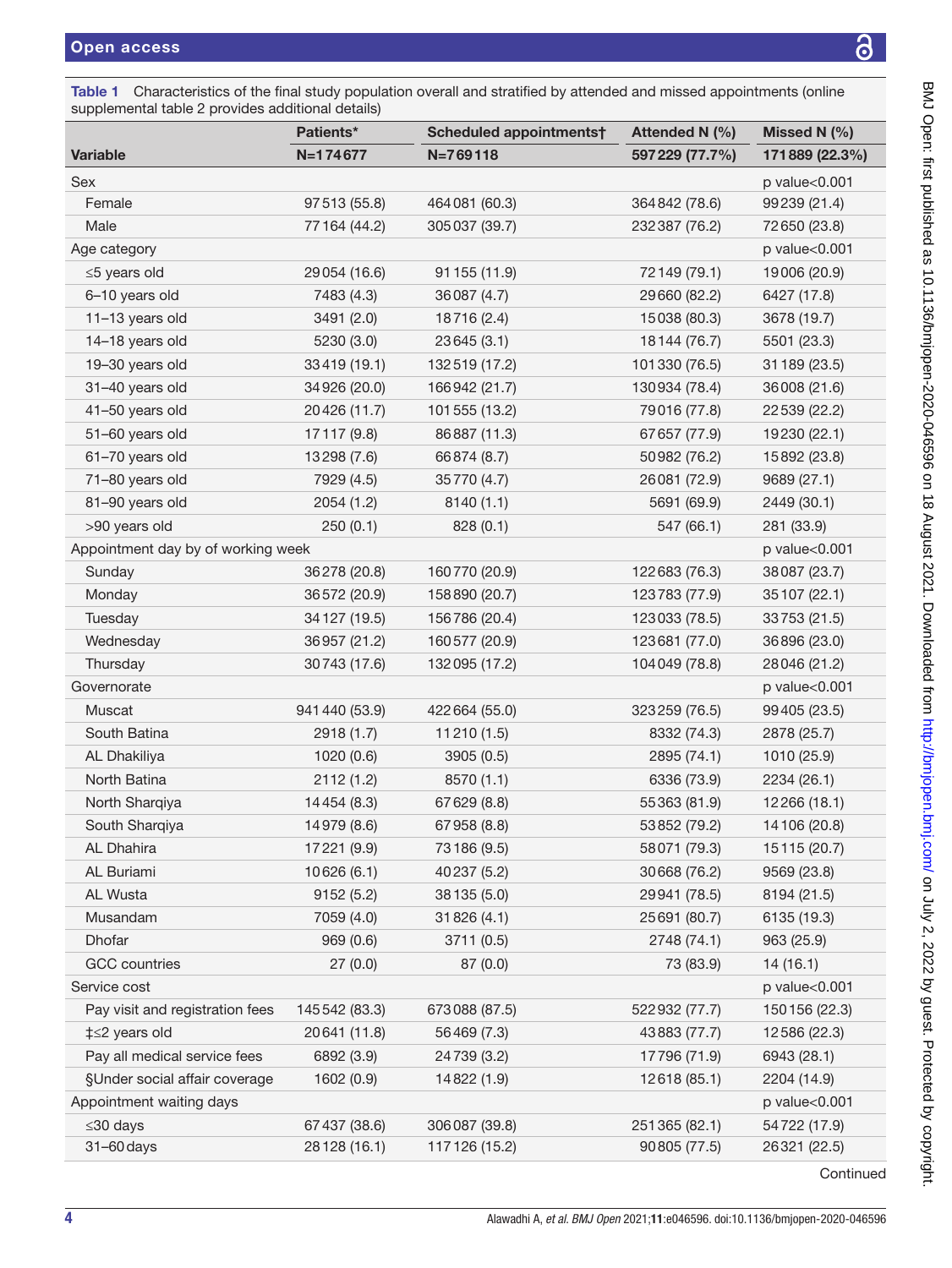#### Table 1 Continued

|                 | Patients*    | Scheduled appointments† | Attended N $(\% )$ | Missed N $(%)$ |
|-----------------|--------------|-------------------------|--------------------|----------------|
| <b>Variable</b> | $N=174677$   | $N = 769118$            | 597 229 (77.7%)    | 171889 (22.3%) |
| $61 - 90$ days  | 20856 (11.9) | 101825 (13.2)           | 78878 (77.5)       | 22947 (22.5)   |
| 91-120 days     | 14740 (8.4)  | 67543 (8.8)             | 50268 (74.4)       | 17275 (25.6)   |
| $>120$ days     | 43516 (24.9) | 176 537 (23.0)          | 125913 (71.3)      | 50624 (28.7)   |

\*One appointment per patient scheduled during the 5-year period selected at random.

†All appointments scheduled during the 5-year period with multiple appointments per patient.

‡Exempted from all medical service fees.

§Exempted from all medical service fees.

GCC, Gulf Cooperation Council.

predictor for missing an appointment for all clinics except for Diabetes and Endocrine.

Variations between clinics were also found for the number of days patients waited for their appointment. A waiting time of 60+ days was a strong predictor of missing an appointment for most clinics but had only a small effect for Oncology [\(figure](#page-6-1) 4). Details on the effects of other predictors by clinics are found in [online supple](https://dx.doi.org/10.1136/bmjopen-2020-046596)[mental tables 4–7 and figures 2–4.](https://dx.doi.org/10.1136/bmjopen-2020-046596)

#### **DISCUSSION**

This is the first study that explored the prevalence and the factors associated with missed hospital appointments at outpatients' clinics at tertiary referral hospital in the Sultanate of Oman. The rate of missed hospital appointments was found to vary by patient characteristics and clinics.

This study found that the overall missed hospital appointment was lower than some studies from neighbouring countries (Qatar, Iran), reporting rates of approximately  $50\%$ .<sup>34</sup> Possible reasons for this could be the differences in the healthcare system structure, the healthcare coverage provided to patients by the government or variations between clinics. In addition, the rate

of missed hospital appointments could have been lower in Oman because of the mobile phone SMS text reminder service implemented within the appointment system in 2010 (reminders sent 48 hours before the day of an appointment), while other studies included hospitals that did not use text reminder system. One study showed a reduction in missed hospital appointment rate from 49% to 18% when text reminder system was used.<sup>3</sup>

Open access

The current analysis showed that patients who had to wait longer for their appointment were more likely to miss their hospital appointment across all clinics. This finding was similar to the findings from the previous studies.<sup>13 15 27</sup> This could be explained by the fact that patients who had to wait for long time will seek medical service somewhere else. In some cases, patient may have passed away while waiting for the appointment if he/she had a severe illness. Since all the healthcare services are free for all citizens, patients might find another appointment in other hospitals or seek care at private hospitals to avoid the wait.

Patients under social affair coverage were less likely to miss their appointment compared with other patients. On the other hand, patients who had to pay for all their medical service were more likely to miss their hospital



<span id="page-4-0"></span>Figure 2 Rate of missed appointment overall and by clinic, showing in the top seven clinics with the highest rate of missed appointments. \*Excluding Obstetrics and Gynaecology clinics and the Paediatric clinic.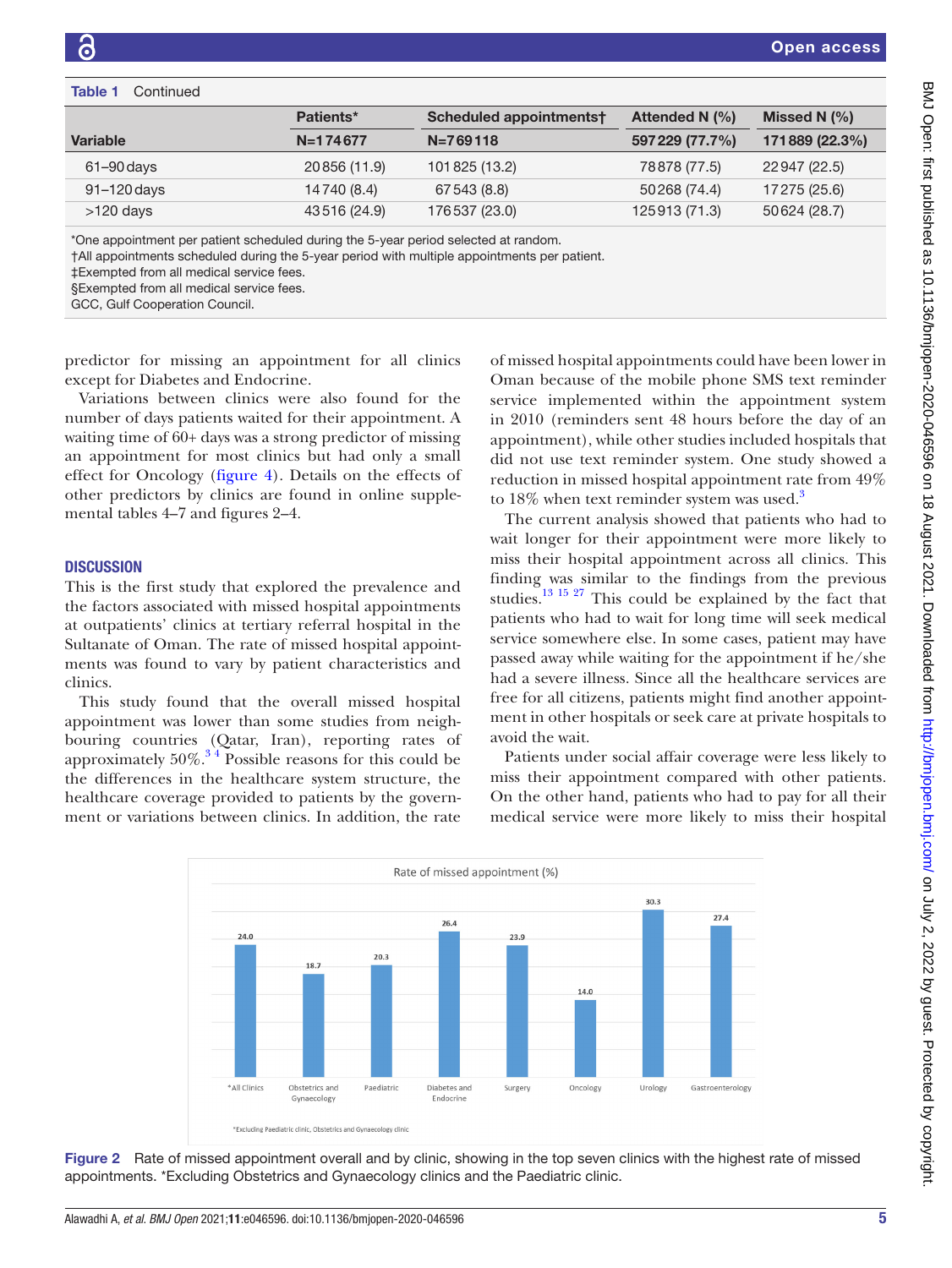<span id="page-5-0"></span>Table 2 Fully adjusted ORs for the predictors of missed hospital appointment for all clinics combined (except Obstetrics and Gynaecology and Paediatric clinics)

| Model                                      | Model (1)<br>$N=472882$ | *Model (2)<br>$N=472882$                          |
|--------------------------------------------|-------------------------|---------------------------------------------------|
| Predictors                                 | $(95% \, \text{Cl})$    | †Fully adjusted OR †Fully adjusted OR<br>(95% CI) |
| Sex                                        |                         |                                                   |
| Female                                     | Reference               | Reference                                         |
| Male                                       | 1.08 (1.06 to 1.10)     | 1.08 (1.06 to 1.09)                               |
| Age category                               |                         |                                                   |
| 19-30 years old                            | 1.15 (1.13 to 1.18)     | 1.14 (1.12 to 1.17)                               |
| 31-40 years old                            | Reference               | Reference                                         |
| 41-50 years old                            | 0.91 (0.90 to 0.94)     | 0.92 (0.90 to 0.94)                               |
| 51-60 years old                            | 0.89 (0.87 to 0.91)     | 0.90 (0.88 to 0.92)                               |
| 61-70 years old                            | 0.97 (0.95 to 1.00)     | 0.98 (0.96 to 1.00)                               |
| 71-80 years old                            | 1.17 (1.13 to 1.20)     | 1.17 (1.14 to 1.21)                               |
| 81-90 years old                            | 1.34 (1.28 to 1.42)     | 1.35 (1.28 to 1.42)                               |
| >90 years old                              | 1.62 (1.39 to 1.89)     | 1.60 (1.38 to 1.87)                               |
| Appointment day                            |                         |                                                   |
| Sunday                                     | Reference               | Reference                                         |
| Monday                                     | 0.93 (0.91 to 0.95)     | 0.94 (0.91 to 0.96)                               |
| Tuesday                                    | 0.88 (0.86 to 0.90)     | 0.88 (0.86 to 0.90)                               |
| Wednesday                                  | 0.95 (0.93 to 0.97)     | 0.95 (0.93 to 0.97)                               |
| Thursday                                   | 0.84 (0.83 to 0.86)     | 0.85 (0.84 to 0.87)                               |
| Appointment month                          |                         |                                                   |
| January                                    | Reference               | Reference                                         |
| February                                   | 0.95 (0.91 to 0.98)     | 0.95 (0.91 to 0.98)                               |
| March                                      | 0.95 (0.92 to 0.99)     | 0.95 (0.92 to 0.98)                               |
| April                                      | 1.04 (1.00 to 1.07)     | 1.03 (1.00 to 1.07)                               |
| May                                        | 1.12 (1.08 to 1.15)     | 1.12 (1.08 to 1.15)                               |
| June                                       | 1.24 (1.20 to 1.29)     | 1.24 (1.20 to 1.29)                               |
| July                                       | 1.10 (1.06 to 1.14)     | 1.11 (1.07 to 1.14)                               |
| August                                     | 1.08 (1.05 to 1.12)     | 1.09 (1.05 to 1.13)                               |
| September                                  | 1.00 (0.97 to 1.04)     | 1.01 (0.97 to 1.04)                               |
| October                                    | 1.01 (0.98 to 1.04)     | 1.02 (0.98 to 1.05)                               |
| November                                   | 1.10 (1.06 to 1.13)     | 1.10 (1.07 to 1.14)                               |
| December                                   | 1.04 (1.01 to 1.08)     | 1.05 (1.02 to 1.09)                               |
| Service cost                               |                         |                                                   |
| Pay visit and<br>registration fees<br>only | Reference               | Reference                                         |
| Pay all medical<br>service fees            | 1.36 (1.28 to 1.44)     | 1.36 (1.28 to 1.44)                               |
| ‡Under Social<br>Affair coverage           | 0.62 (0.59 to 0.66)     | 0.64 (0.60 to 0.68)                               |
| Appointment<br>waiting days                |                         |                                                   |
| ≤30 days                                   | Reference               | Reference                                         |
|                                            |                         |                                                   |

**Continued** 

### Table 2 Continued

| <b>Model</b>     | Model (1)<br>$N=472882$        | *Model (2)<br>$N=472882$       |
|------------------|--------------------------------|--------------------------------|
| $31 - 60$ days   | 1.45 (1.42 to 1.48)            | 1.43 (1.40 to 1.47)            |
| $61 - 90$ days   | 1.40 (1.37 to 1.43)            | 1.40 (1.37 to 1.43)            |
| 91-120 days      | 1.56 (1.52 to 1.60)            | 1.55 (1.51 to 1.59)            |
| $>120$ days      | 1.87 (1.84 to 1.91)            | 1.85 (1.81 to 1.89)            |
| Appointment year |                                |                                |
| 2014             | Reference                      | Reference                      |
| 2015             | 1.06 (1.04 to 1.09)            | 1.08 (1.06 to 1.11)            |
| 2016             | $0.99(0.97 \text{ to } 1.01)$  | 1.03 (1.00 to 1.05)            |
| 2017             | 1.02 (1.00 to 1.05)            | 1.09 (1.07 to 1.12)            |
| 2018             | 0.95 (0.93 to 0.97)            | 1.03 (1.00 to 1.05)            |
| Marital status   |                                |                                |
| Single           | $0.91$ (0.89 to 0.93)          | $0.91$ (0.89 to 0.93)          |
| Married          | Reference                      | Reference                      |
| Divorced         | 1.15 (1.06 to 1.25)            | 1.16 (1.06 to 1.26)            |
| Widow            | 1.10 $(1.03 \text{ to } 1.18)$ | 1.10 $(1.03 \text{ to } 1.17)$ |
| Missing          | 1.15 $(1.13 \text{ to } 1.17)$ | 1.13 (1.11 to 1.15)            |
| Nationality      |                                |                                |
| Omani            | Reference                      | Reference                      |
| Non-Omani        | 1.02 (0.97 to 1.07)            | 1.01 (0.96 to 1.06)            |
|                  |                                |                                |

\*Stratified by appointment group.

†A fully adjusted OR measures how the change in one predictor affects the odds of a response variable when all other predictors in the model are controlled.

‡Exempted from all medical service fees.

appointment. This contradicts the findings from other studies, which reported that patients with low socioeconomic status are more likely to miss their hospital

<span id="page-5-1"></span>Table 3 Distance between the Royal Hospital and each governorate and fully adjusted OR for missing appointment

| Governorate<br>name | <b>Distance to Royal</b><br>Hospital (km)* | <b>Fully adjusted OR</b><br>(95% CI) |
|---------------------|--------------------------------------------|--------------------------------------|
| Muscat              | $1 - 90$                                   | Reference                            |
| South Batina        | 50-165                                     | 1.25 (1.18 to 1.32)                  |
| <b>AL Dhakiliya</b> | 70-206                                     | 1.18 (1.08 to 1.29)                  |
| North Batina        | 114-262                                    | 1.08 (1.02 to 1.15)                  |
| North Shargiya      | 173–290                                    | $0.68$ (0.66 to 0.70)                |
| South Shargiya      | 205-320                                    | 0.85 (0.83 to 0.88)                  |
| AL Dhahira          | 245-340                                    | 0.84 (0.82 to 0.86)                  |
| AL Buriami          | 285-350                                    | 0.97 (0.94 to 1.00)                  |
| AL Wusta            | 365-490                                    | 0.82 (0.79 to 0.84)                  |
| Musandam            | 540-620                                    | 0.79 (0.76 to 0.82)                  |
| Dhofar              | 800-1120                                   | 1.06 (0.97 to 1.17)                  |
|                     |                                            |                                      |

\*The distance indicates the min–max distance that patients have to travel to reach the hospital.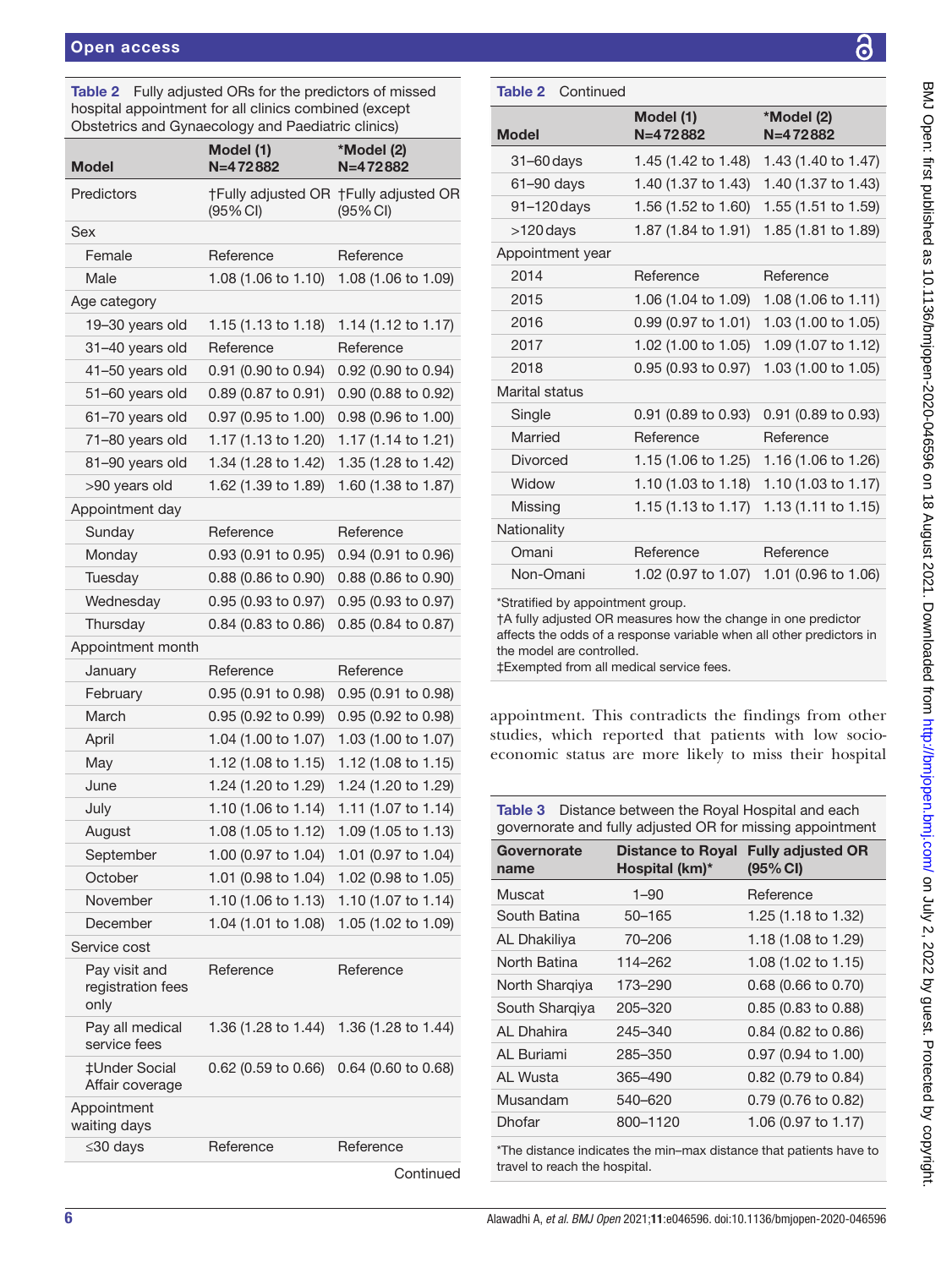

Figure 3 Age category as predictors of missed appointment stratified by clinic. \*Reference group: age 31–40 years old.

appointment.<sup>[15 28 29](#page-8-4)</sup> This may be because they either have no health coverage to pay for their treatment or they have limited coverage that does not cover every health service. However, in Oman, the healthcare service setting is different. All citizens receive free healthcare service with minimum charges only. Omanis with low income receive free services and are exempted from all charges



<span id="page-6-1"></span>Figure 4 Appointment waiting time (days) as predictors of missed appointment stratified by clinic. \*Reference group: ≤30 waiting days.

<span id="page-6-0"></span>and fees. As a result, not attending hospital appointment for patients who are under social affair coverage will be more costly for them because they will have to seek health service in private hospitals and pay for the service. On the other hand, patients who have to pay for all their medical services (expatriates only) were more likely to miss their appointment. This might be explained by the fact that since they pay for the health service, they might prefer to go to a private hospital without having to wait for their appointment since in both scenarios they will end up paying for their treatment.

The months of May, June, July and August were the highest for missed appointments. Previous studies support this finding showing that patients tend to miss more appointments in summer compared with the rest of the year because of high temperature[.14](#page-8-5) Giunta *et al* also stated that patients tend to miss more appointments during the holiday season. It is probable, with higher temperature of 40°C in May through to August in Oman, that patients are either on holiday or unable to travel in the extreme heat (June, July and August).<sup>[13 30](#page-8-0)</sup>

Patients who are living in governorates located far away from the hospital are more likely to attend their appointment compared with patients in closer location overall and by clinic. This finding contradicts with the findings from other studies, that long travelling time is associated with high rates of missed appointments. $^{28}$  This may be explained by the fact that some governorates only provide basic healthcare services, meaning patients have less access to more specialised care (public and private). As most of the referral hospitals providing specialised care are located in the capital city, patients will need to travel to the capital to receive treatment as it is not available locally. As more facilities are available in the capital and surrounding governorates, patients residing here have more available facilities and may choose to attend an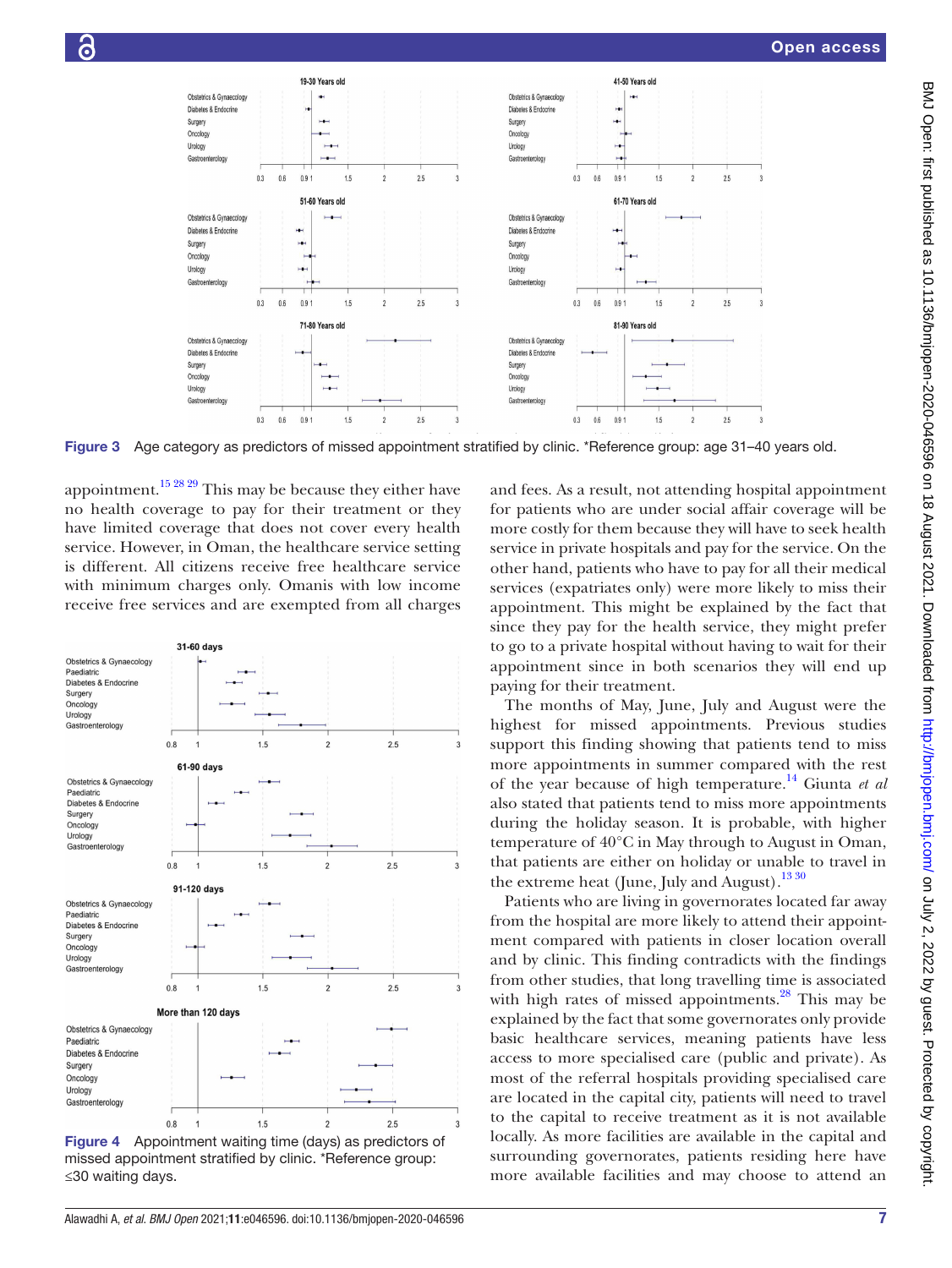appointment at an alternative facility, particularly if this reduces their waiting time.

The current analysis also showed that the younger and older patient populations were more likely to miss their appointment. This is consistent with other studies conducted in outpatient clinics that found that younger patients (17–40 years) and older patients (>65) missed more appointments.<sup>16 31</sup> This could be explained by the fact that younger patients might have more responsibilities with school or work and are unavailable to attend their appointments, whereas older patients may be dependent on family to take them to their appointment and tend to miss their hospital appointments if families are unavailable to do so.

The analysis also showed that appointments scheduled in the beginning of the week (Sunday, Monday) were more likely to be missed compared with appointments scheduled in the end of the week (Thursday). This finding is consistent with findings from previous studies showing that patients missed more appointments scheduled on Monday and Tuesday compared with appointments towards the end of the week, Thursday and Friday.<sup>32</sup> This can be explained by the fact that patients might have difficulties getting off work at the start of the week.

The current study has limitations as it included just one tertiary referral hospital in the capital city of Muscat. Although most specialist care is conducted at the Royal Hospital, future work may include other referral hospitals located in the capital city of Muscat to compare the rate of missed appointments within the capital city to see if this varies and if there is driving factors specific to different regions and individual hospitals. Another limitation was that this study just looked at the rate and factors associated with missed hospital appointments without looking at the reasons behind the problem either from the doctors' or the patients' perspectives. Work is currently ongoing to interview patients who missed their hospital appointment and clinical staff to identify the reasons from the patient's and medical team perspectives, respectively. However, the diversity of the departments included in this study, the large sample size and the fact that it is the first attempt to investigate the rate and factors associated with missed hospital appointment in a tertiary Omani hospital are strengths of this study.

#### **CONCLUSIONS**

In conclusion, our study showed that age, service cost, waiting days for appointment, governorate (distance from hospital) and month of the appointment had substantive effects on the rate of missed hospital appointments. These predictors also varied between clinics in their effect on the rate of missed appointments. Interventions to reduce the rate of missed hospital appointments should consider these variations between clinics and be tailored to each clinic.

Acknowledgements The researchers express their appreciation to the Centre for Research and Study in the Ministry of Health, Sultanate of Oman for the approval of this study and the Directorate General of Information Technology for providing the required data (Mr.Abdullah Al Raqadi).

Contributors AA drafted the ethics application, analysed, interpreted the EHR data and drafted the manuscript. VP oversaw the statistical analyses and reviewed the manuscript. TvS reviewed the ethics application, supervised AA and reviewed the manuscript. All authors read and approved the final manuscript.

Funding This study was funded by the Ministry of Higher Education, Scientific Research and Innovation, Sultanate of Oman. Grant/Award Number: PGE24720.

Competing interests None declared.

Patient consent for publication Not required.

Ethics approval The study was approved by the Study and Research Centre, Ministry of Health, Sultanate of Oman in 2 May 2019 (proposal ID: MoH/ CSR/19/10045).

Provenance and peer review Not commissioned; externally peer reviewed.

Data availability statement Data may be obtained from a third party and are not publicly available. The data that support the findings of this study are available from Ministry of Health, Sultanate of Oman, but restrictions apply to the availability of these data, which were used under license for the current study, and so are not publicly available.

Supplemental material This content has been supplied by the author(s). It has not been vetted by BMJ Publishing Group Limited (BMJ) and may not have been peer-reviewed. Any opinions or recommendations discussed are solely those of the author(s) and are not endorsed by BMJ. BMJ disclaims all liability and responsibility arising from any reliance placed on the content. Where the content includes any translated material, BMJ does not warrant the accuracy and reliability of the translations (including but not limited to local regulations, clinical guidelines, terminology, drug names and drug dosages), and is not responsible for any error and/or omissions arising from translation and adaptation or otherwise.

Open access This is an open access article distributed in accordance with the Creative Commons Attribution Non Commercial (CC BY-NC 4.0) license, which permits others to distribute, remix, adapt, build upon this work non-commercially, and license their derivative works on different terms, provided the original work is properly cited, appropriate credit is given, any changes made indicated, and the use is non-commercial. See: [http://creativecommons.org/licenses/by-nc/4.0/.](http://creativecommons.org/licenses/by-nc/4.0/)

#### ORCID iDs

Ahmed Alawadhi <http://orcid.org/0000-0003-4571-8967> Victoria Palin <http://orcid.org/0000-0002-0851-8619> Tjeerd van Staa <http://orcid.org/0000-0001-9363-742X>

#### **REFERENCES**

- <span id="page-7-0"></span>1 Mbada CE, Nonvignon J, Ajayi O, *et al*. Impact of missed appointments for out-patient physiotherapy on cost, efficiency, and patients' recovery. *[Hong Kong Physiother J](http://dx.doi.org/10.1016/j.hkpj.2012.12.001)* 2013;31:30–5.
- <span id="page-7-1"></span>2 Samuels RC, Ward VL, Melvin P, *et al*. Missed appointments: factors contributing to high No-Show rates in an urban pediatrics primary care clinic. *[Clin Pediatr](http://dx.doi.org/10.1177/0009922815570613)* 2015;54:976–82.
- <span id="page-7-5"></span>3 Mohamed K, Mustafa A, Tahtamouni S, *et al*. A Quality Improvement Project to Reduce the 'No Show' rate in a Paediatric Neurology Clinic. *[BMJ Qual Improv Report](http://dx.doi.org/10.1136/bmjquality.u209266.w3789)* 2016;5:u209266.w3789.
- 4 Anisi S, Zarei E, Sabzi M, *et al*. Missed appointments: factors contributing to patient no-show in outpatient hospital clinics in tehran, Iran. *[Shiraz E-Med J](http://dx.doi.org/10.5812/semj.63238)* 2018;19.
- <span id="page-7-2"></span>5 NHS England. Weblet importer, 2017[http://www.ersconnect.co.uk/](http://www.ersconnect.co.uk/news/5-ways-to-reduce-your-did-not-attend-dna-rates/) [news/5-ways-to-reduce-your-did-not-attend-dna-rates/](http://www.ersconnect.co.uk/news/5-ways-to-reduce-your-did-not-attend-dna-rates/) [Accessed 26 Nov 2018].
- <span id="page-7-3"></span>6 Giunta DH, Alonso Serena M. Nonattendance rates of scheduled outpatient appointments in a university General Hospital. *[Int J Health](http://dx.doi.org/10.1002/hpm.2797)  [Plann Manage](http://dx.doi.org/10.1002/hpm.2797)* 2019;34:1377–85.
- <span id="page-7-4"></span>7 Guzek LM, Gentry SD, Golomb MR. The estimated cost of "noshows" in an academic pediatric neurology clinic. *[Pediatr Neurol](http://dx.doi.org/10.1016/j.pediatrneurol.2014.10.020)* 2015;52:198–201.
- 8 Guzek LM, Fadel WF, Golomb MR. A pilot study of reasons and risk factors for no-shows in a pediatric neurology clinic. *[J Child Neurol](http://dx.doi.org/10.1177/0883073814559098)* 2015;30:1295–9.
- 9 Crutchfield TM, Kistler CE. Getting patients in the door: medical appointment reminder preferences. *[Patient Prefer Adherence](http://dx.doi.org/10.2147/PPA.S117396)* 2017;11:141–50.